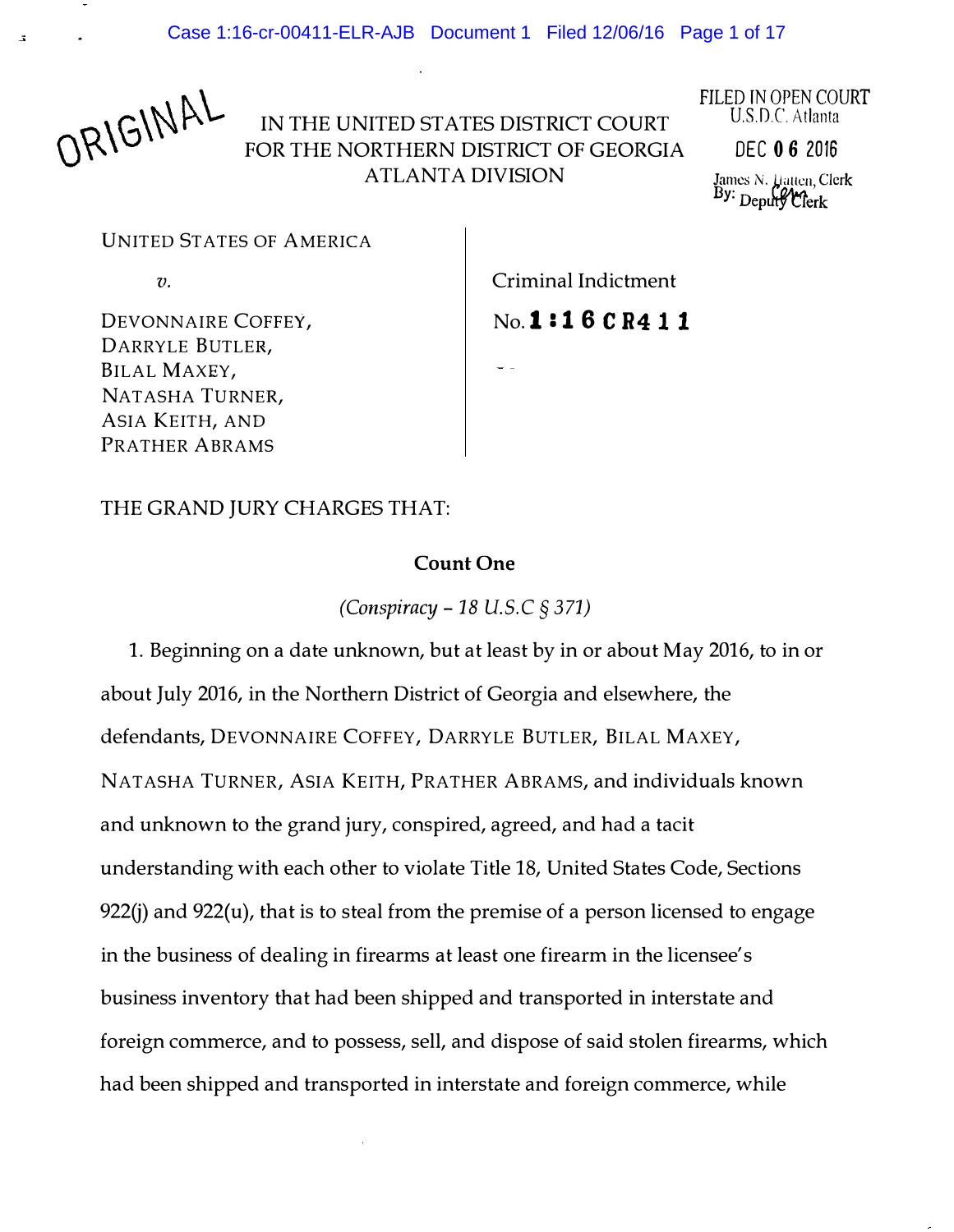knowing and having reason to believe that one or more of the firearms were stolen.

.i

#### Object of the Conspiracy

2. It was the object of the conspiracy for DEVONNAIRE COFFEY, DARRYLE BUTLER, BILAL MAXEY, NATASHA TURNER, ASIA KEITH, PRATHER ABRAMS, and individuals known and unknown to the grand jury, to steal firearms from federally licensed firearms dealers across the states of Georgia, North Carolina, and South Carolina, possess the stolen firearms, and to enrich themselves by selling the stolen firearms.

# Manner and Means of the Conspiracy

3. It was part of the conspiracy for DEVONNAIRE COFFEY, DARRYLE BUTLER, and BILAL MAXEY, to steal firearms from federally licensed firearms dealers.

4. It was further part of the conspiracy for NATASHA TURNER and ASIA KEITH to ride along and remain in a vehicle while the other co-conspirators exited a vehicle to steal firearms from the federally licensed firearms dealers, in order to help evade law enforcement.

5. It was further part of the conspiracy for DEVONNAIRE COFFEY and DARRYLE BUTLER to sell the stolen firearms to enrich themselves, and to enrich BILAL MAXEY, NATASHA TURNER, ASIA KEITH, and PRATHER ABRAMS.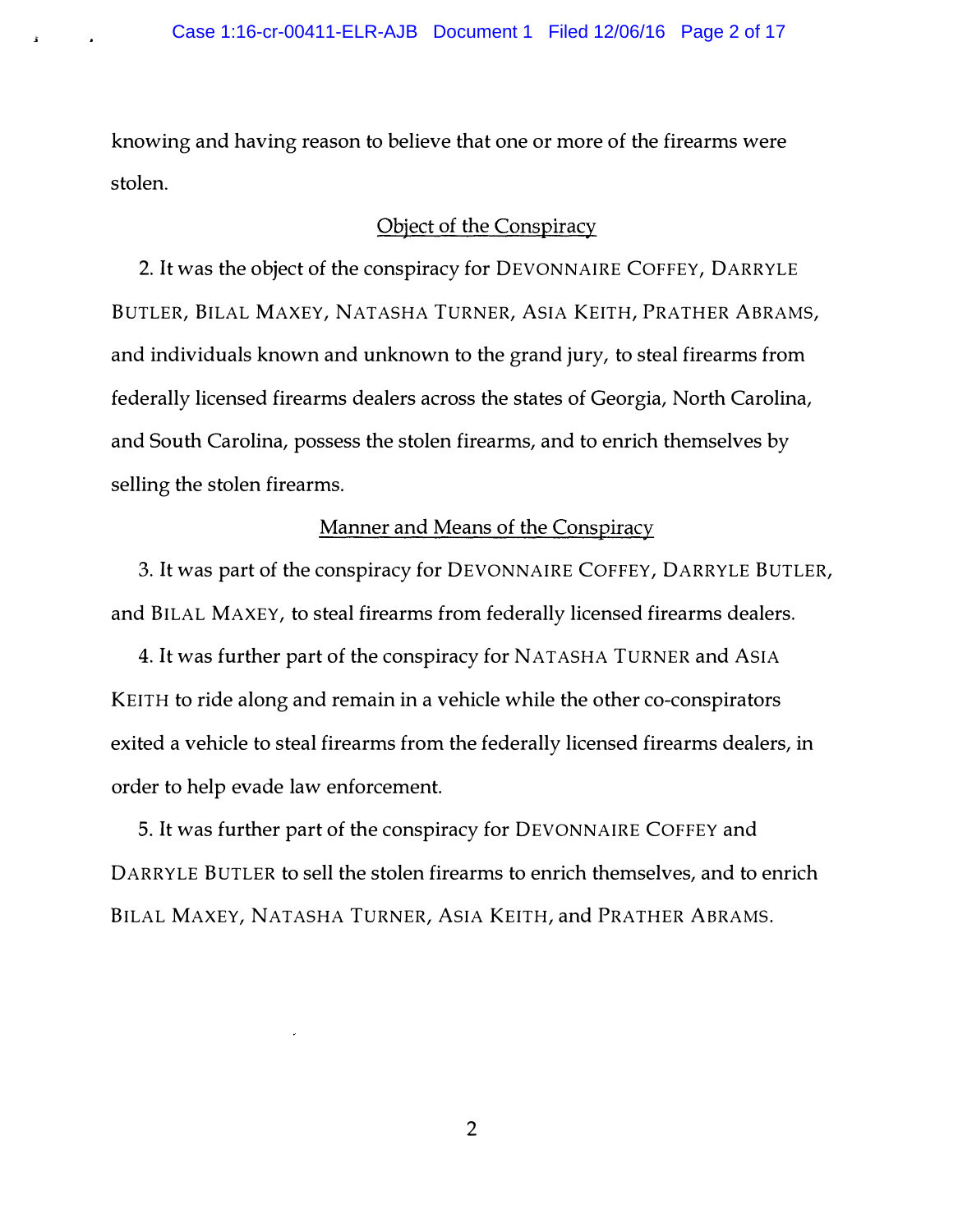#### Overt Acts

6. On or about May 18, 2016, DEVONNAIRE COFFEY and DARRYLE BUTLER broke into American Heritage Gun Range and Training Center, a federally licensed firearms dealer, located at 775 Highway 42 North, McDonough, Georgia 30253, in the Northern District of Georgia, by peeling back a section of tin siding and breaking through the dry wall behind the store. NAT ASHA TURNER and ASIA KEITH sat in a vehicle during the burglary as lookouts to help evade law enforcement.

7. On or about May 18, 2016, during the burglary of American Heritage Gun Range and Training Center, DEVONNAIRE COFFEY and DARRYLE BUTLER stole 70 firearms.

8. On or about June 4, 2016, DEVONNAIRE COFFEY and DARRYLE BUTLER broke into Gander Mountain, a federally licensed firearms dealer, located at 13610 Hoover Creek Boulevard, Charlotte, North Carolina 28273, in the Western District of North Carolina, by using a torch to burn a hole through the loading dock bay door. NAT ASHA TURNER and ASIA KEITH sat in a vehicle during the burglary as lookouts to help evade law enforcement.

9. On or about June 4, 2016, during the burglary of Gander Mountain, DEVONNAIRE COFFEY and DARRYLE BUTLER stole 15 firearms.

10. On or about June 15, 2016, DEVONNAIRE COFFEY and DARRYLE BUTLER attempted to break into Hi-Caliber, a federally licensed firearms dealer, located at 101 Overlook Circle, Canton, Georgia 30115, in the Northern District of Georgia, by throwing a rock at the glass window of the storefront. NATASHA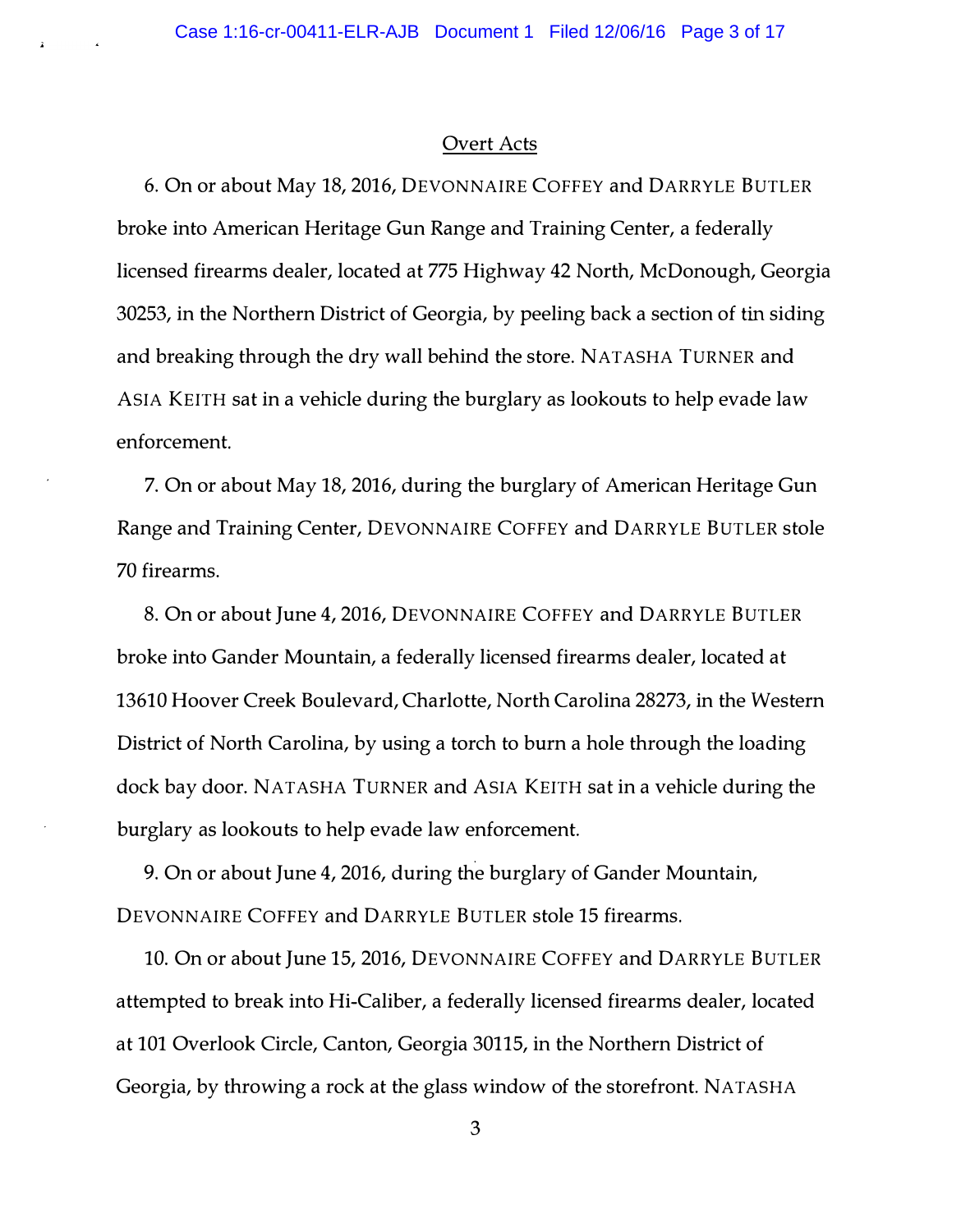TURNER and ASIA KEITH sat in a vehicle during the attempted burglary as lookouts to help evade law enforcement.

11. On or about June 18, 2016, DEVONNAIRE COFFEY, DARRYLE BUTLER, and BILAL MAXEY attempted to break into Academy Sports, a federally licensed firearms dealer, located at 2468 Cross Pointe Drive, Rock Hill, South Carolina 29730, in the District of South Carolina, by throwing a brick at the glass windows of the store. NATASHA TURNER and ASIA KEITH sat in a vehicle during the attempted burglary as lookouts to help evade law enforcement.

12. On or about June 19, 2016, DEVONNAIRE COFFEY, DARRYLE BUTLER, and BILAL MAXEY broke into Shooter's Indoor Range, a federally licensed firearms dealer, located at 141 North Business Court, Rocky Mount, North Carolina 27804, in the Eastern District of North Carolina, by unscrewing two pieces of metal siding at the rear wall of the store, creating a hole large enough to gain entry to the store. NAT ASHA TURNER and ASIA KEITH sat in a vehicle during the burglary as lookouts to help evade law enforcement.

13. On or about June 19, 2016, during the burglary of Shooters Indoor Range, DEVONNAIRE COFFEY, DARRYLE BUTLER, and BILAL MAXEY stole 44 firearms.

14. On or about July 12, 2016, DEVONNAIRE COFFEY, BILAL MAXEY, and PRATHER ABRAMS broke into American Heritage Gun Range and Training Center, a federally licensed firearms dealer, located at 775 Highway 42 North, McDonough, Georgia 30253, in the Northern District of Georgia, by using a torch to burn a hole through the metal sheet wall at the rear of the store. NAT ASHA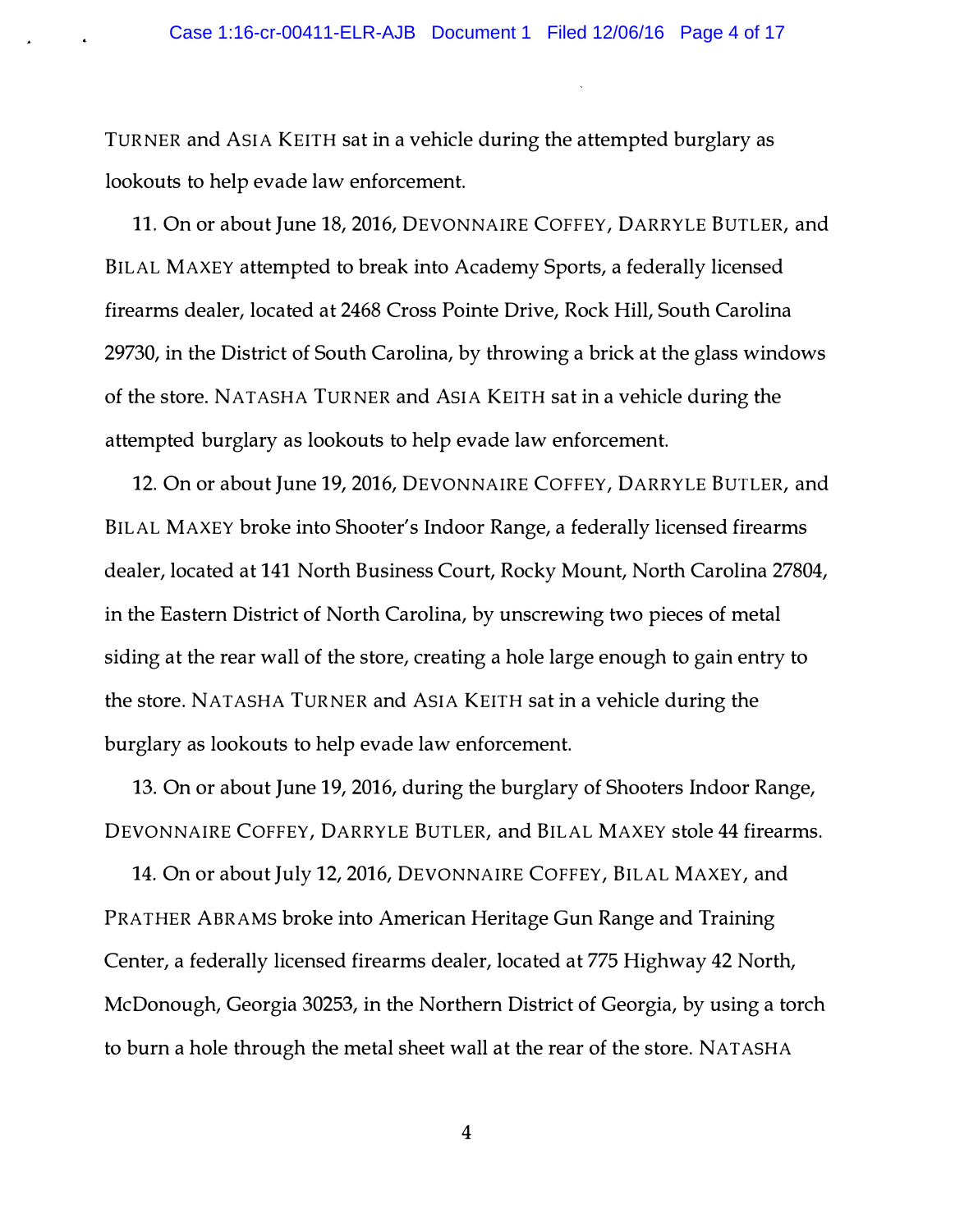## Case 1:16-cr-00411-ELR-AJB Document 1 Filed 12/06/16 Page 5 of 17

TURNER and ASIA KEITH sat in a vehicle during the burglary as lookouts to help evade law enforcement.

15. On or about July 12, 2016, during the burglary of American Heritage Gun Range and Training Center, DEVONNAIRE COFFEY, BILAL MAXEY, and PRATHER ABRAMS attempted to steal firearms.

16. On a date unknown, but at least by July 12, 2016, DEVONNAIRE COFFEY and DARRYLE BUTLER sold the firearms that they stole from the abovementioned federally licensed firearms dealers at a Motel 6 located in the Atlanta metro area, in the Northern District of Georgia.

17. On or about July 28, 2016, DARRYLE BUTLER posted a threat on his Facebook page, threatening the life of NATASHA TURNER because of her cooperation with law enforcement in the investigation of the above-mentioned burglaries.

18. All in violation of Title 18, United States Code, Section 371.

#### Count Two

19. On or about May 18, 2016, in the Northern District of Georgia, the defendants, DEVONNAIRE COFFEY, DARRYLE BUTLER, NATASHA TURNER, and ASIA KEITH, aided and abetted by one another, did steal, unlawfully take, and carry away from American Heritage, a premise licensed to engage in the business of importing, manufacturing, and dealing in firearms, at least one firearm in the licensee's business inventory that had been shipped and transported in interstate and foreign commerce, as follows: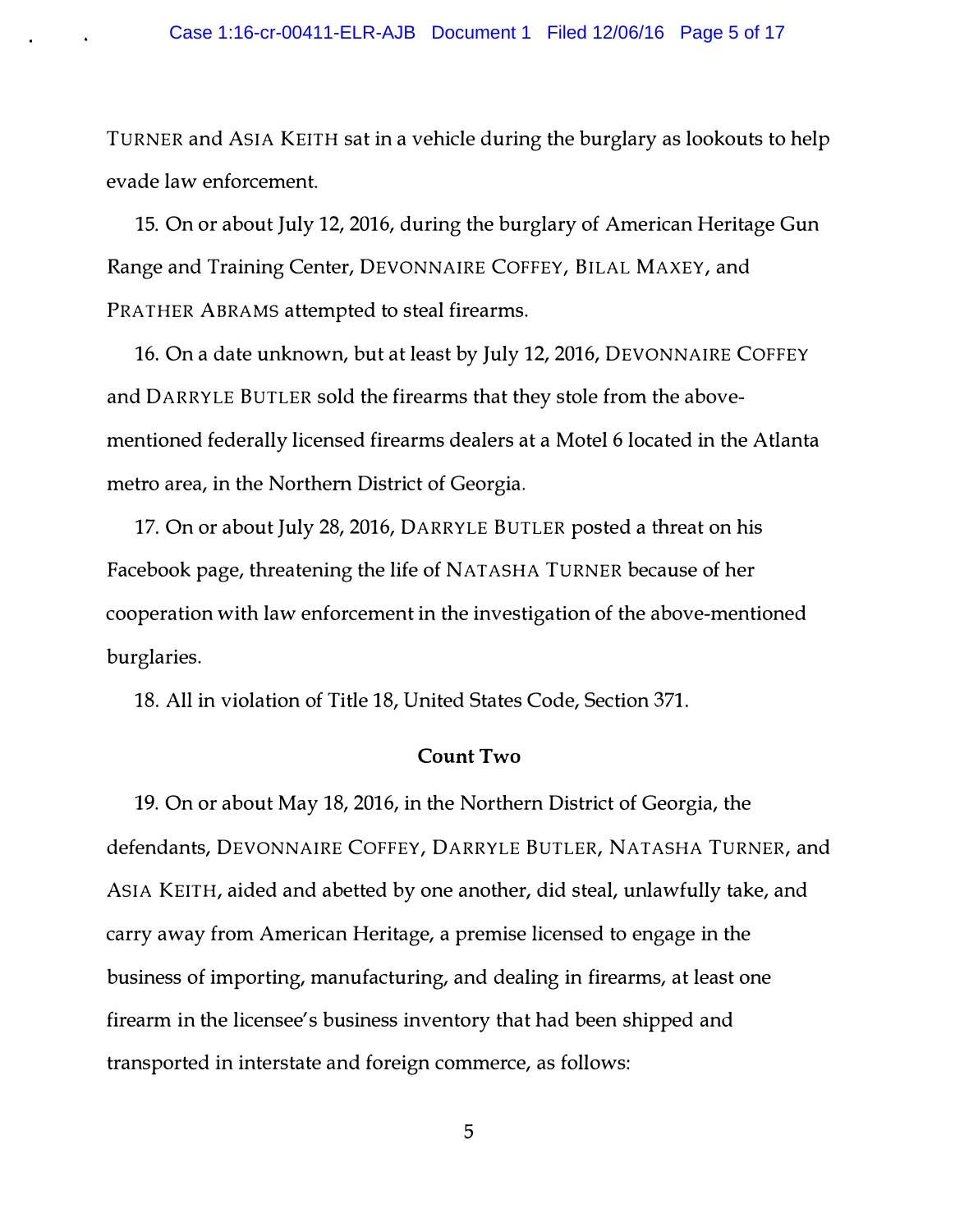- a. Grand Power S.R.O. model Pl MK7 9mm caliber pistol
- b. Ruger model Mark III .22 caliber pistol
- c. Browning model Buckmar K Hunter .22 caliber pistol
- d. Glock model 21 .45 caliber pistol
- e. DPMS Inc. model Panther Oracle .223 caliber rifle
- £. DPMS Inc. model Panther Oracle .223 caliber rifle
- g. DPMS Inc. model Panther Oracle .223 caliber rifle
- h. Diamondback Arms model DB9EXO 9mm caliber pistol
- 1. Diamondback Arms model DB9 9mm caliber pistol
- j. HS Products model XD45 .45 caliber pistol
- k. Glock model 29SF lOmm caliber pistol
- I. Glock model 20GEN4 lOmm caliber pistol
- m. Glock model 27 .40 caliber pistol
- n. Glock model 27 .40 caliber pistol
- o. Glock model 20GEN4 lOmm caliber pistol
- p. HS Products model XDS .45 caliber pistol
- q. Ruger model Mark III .22 caliber pistol
- r. HS Products model XD9 9mm caliber pistol
- s. HS Products model XDS .45 caliber pistol
- t. SCCY Industries model CPX-1 TT 9mm caliber pistol
- u. Colt model 1917.45 caliber revolver
- v. Glock model 19 9mm caliber pistol
- w. Smith & Wesson model SD9VE 9mm caliber pistol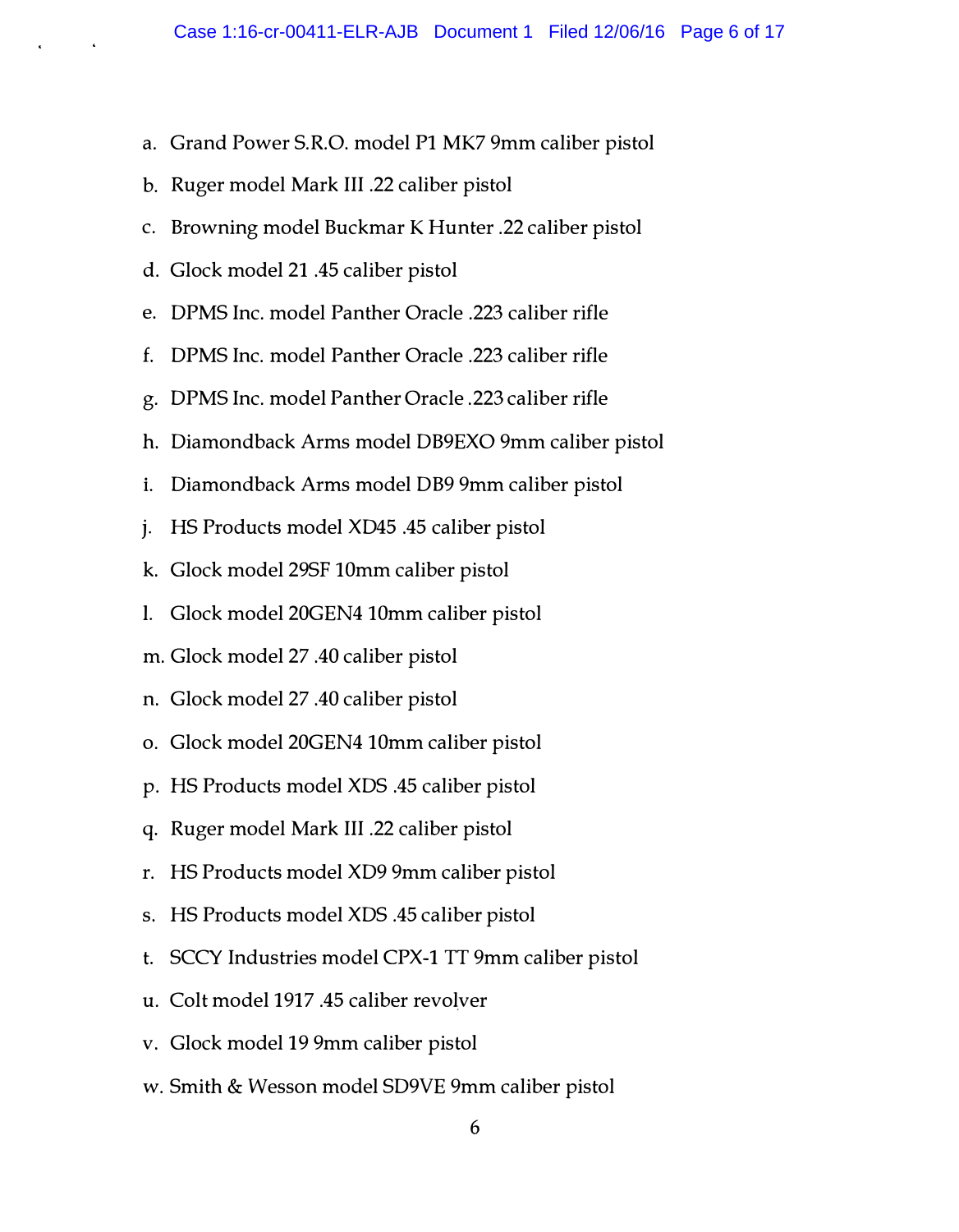- x. Smith & Wesson model SD9VE 9mm caliber pistol
- y. Smith & Wesson model SD40VE .40 caliber pistol
- z. Glock model 17 9mm caliber pistol
- aa. Glock model 17 9mm caliber pistol
- bb.Honor Defense model Honor Guard 9mm caliber pistol
- cc. Glock model 21 .45 caliber pistol
- dd. Smith & Wesson model SW22 Victory .22 caliber pistol
- ee. Glock model 30S .45 caliber pistol
- ff. Glock model 17Gen4 9mm caliber pistol
- gg.Keltec model Pll 9mm caliber pistol
- hh. Keltec model P11 9mm caliber pistol
- ii. Smith & Wesson model M&P 9 Shield 9mm caliber pistol
- jj. Astra model A75 .40 caliber pistol
- kk.Smith & Wesson model M&P 9 9mm caliber pistol
- 11. Tanfoglio model Witness .45 caliber pistol
- mm. Llama model Especial .380 caliber pistol
- nn. Llama model IXC .45 caliber pistol
- oo.Ruger model Mark 1 .22 caliber pistol
- pp. HS Products model XDS 9mm caliber pistol
- qq.Glock model 26Gen4 9mm caliber pistol
- rr. Sig Sauer model P238 Scorpion .380 caliber pistol
- ss. Llama .45 caliber pistol
- tt. Glock model 26 9mm caliber pistol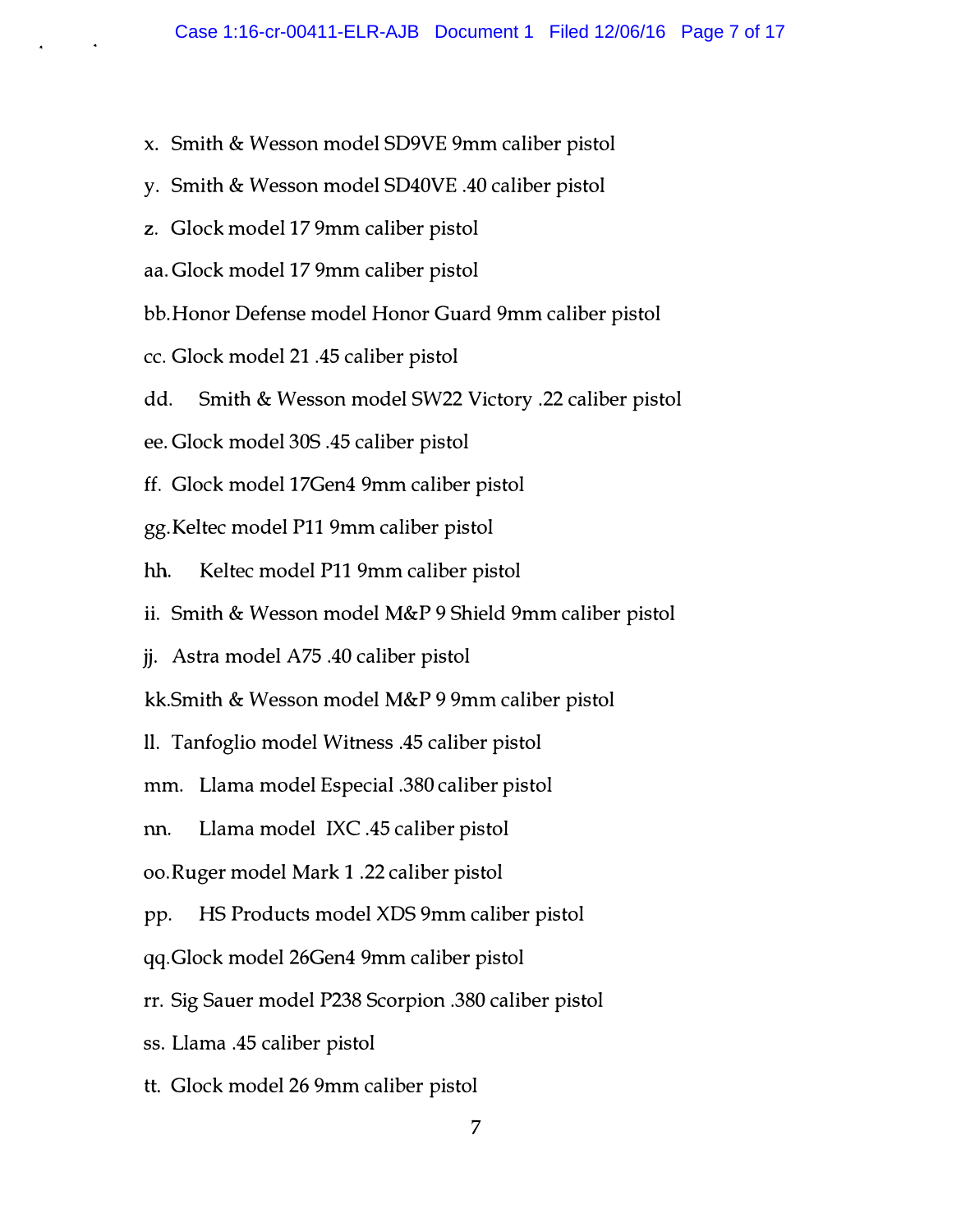uu. Glock model 26Gen4 9mm caliber

vv.Ceska Zbrojovka model CZ75 P-09 9mm caliber pistol

ww. Keltec model PMR-30 .22 caliber pistol

xx. Shooters Arms .45 caliber pistol

yy.Shooters Arms .45 caliber pistol

zz. Shooters Arms .45 caliber pistol

aaa. Shooters Arms model Thunderbolt .45 caliber pistol bbb. Shooters Arms model Thunderbolt .45 caliber pistol ccc. Shooters Arms model Thunderbolt .45 caliber pistol ddd. Shooters Arms model Thunderbolt .45 caliber pistol eee. Shooters Arms model Thunderbolt .45 caliber pistol fff. Shooters Arms model Thunderbolt .45 caliber pistol ggg. Shooters Arms model Thunderbolt .45 caliber pistol hhh. Shooters Arms model Thunderbolt .45 caliber pistol iii. Shooters Arms model Thunderbolt .45 caliber pistol jjj. Shooters Arms model Thunderbolt .45 caliber pistol kkk. Shooters Arms model Thunderbolt .45 caliber pistol lll. Shooters Arms model Thunderbolt .45 caliber pistol mmm. Shooters Arms model Thunderbolt .45 caliber pistol nnn. Shooters Arms model Thunderbolt .45 caliber pistol ooo. Shooters Arms model Thunderbolt .45 caliber pistol ppp. Shooters Arms model Thunderbolt .45 caliber pistol qqq. Shooters Arms model Thunderbolt .45 caliber pistol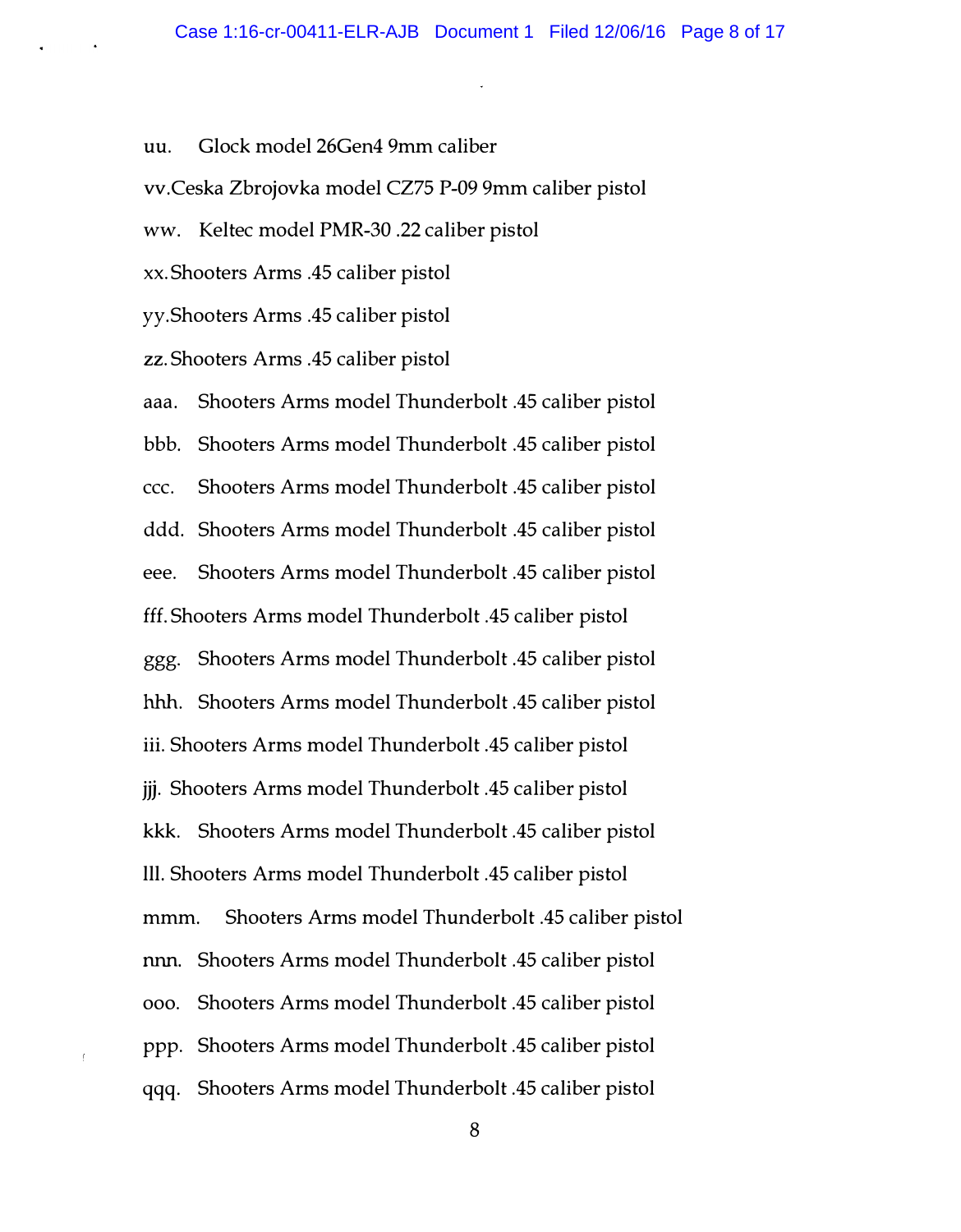rrr. American Tactical model Omni-Hybrid 5.56 caliber rifle

in violation of Title 18, United States Code, Sections 922(u), 924(i)(1) and Section 2.

## Count Three

20. On or about May 18, 2016, in the Northern District of Georgia, the defendants, DEVONNAIRE COFFEY, DARRYLE BUTLER, NATASHA TURNER, and ASIA KEITH, aided and abetted by one another, did possess, receive, conceal, store, barter, sell, and dispose of at least one stolen firearm, which had been shipped and transported in interstate and foreign commerce, as follows:

a. Grand Power S.R.O. model Pl MK7 9mm caliber pistol

- b. Ruger model Mark III .22 caliber pistol
- c. Browning model Buckmar K Hunter .22 caliber pistol
- d. Glock model 21 .45 caliber pistol
- e. DPMS Inc. model Panther Oracle .223 caliber rifle
- f. DPMS Inc. model Panther Oracle .223 caliber rifle
- g. DPMS Inc. model Panther Oracle .223 caliber rifle
- h. Diamondback Arms model DB9EXO 9mm caliber pistol
- i. Diamondback Arms model DB9 9mm caliber pistol
- J· HS Products model XD45 .45 caliber pistol
- k. Glock model 29SF 10mm caliber pistol
- I. Glock model 20GEN4 10mm caliber pistol
- m. Glock model 27 .40 caliber pistol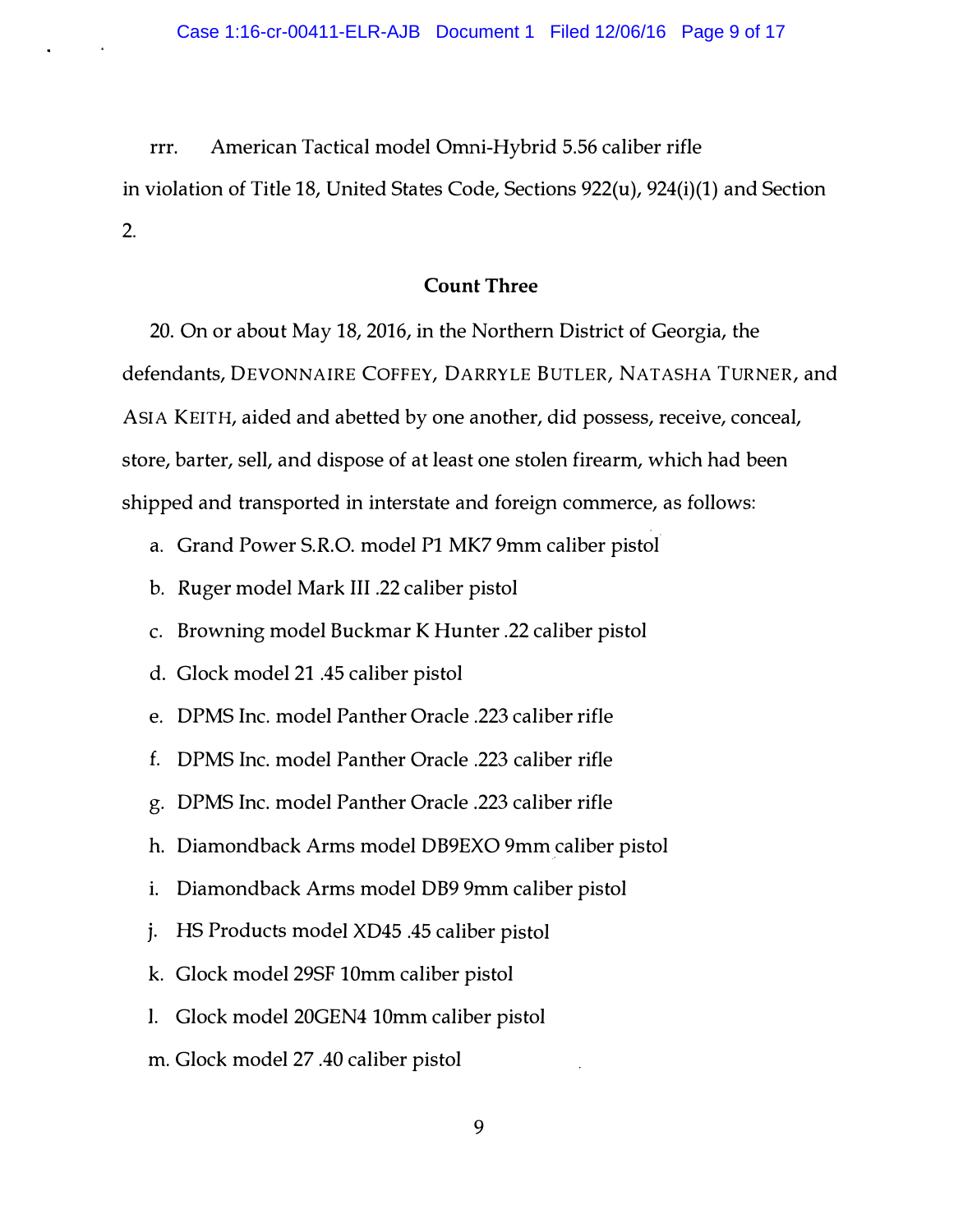- n. Glock model 27 .40 caliber pistol
- o. Glock model 20GEN4 10mm caliber pistol
- p. HS Products model XDS .45 caliber pistol
- q. Ruger model Mark III .22 caliber pistol
- r. HS Products model XD9 9mm caliber pistol
- s. HS Products model XDS .45 caliber pistol
- t. SCCY Industries model CPX-1TT 9mm caliber pistol
- u. Colt model 1917 .45 caliber revolver
- v. Glock model 19 9mm caliber pistol
- w. Smith & Wesson model SD9VE 9mm caliber pistol
- x. Smith & Wesson model SD9VE 9mm caliber pistol
- y. Smith & Wesson model SD40VE .40 caliber pistol
- z. Glock model 17 9mm caliber pistol
- aa. Glock model 17 9mm caliber pistol
- bb.Honor Defense model Honor Guard 9mm caliber pistol
- cc. Glock model 21 .45 caliber pistol
- dd. Smith & Wesson model SW22 Victory .22 caliber pistol
- ee. Glock model 30S .45 caliber pistol
- ff. Glock model 17Gen4 9mm caliber pistol
- gg.Keltec model Pll 9mm caliber pistol
- hh. Keltec model P11 9mm caliber pistol
- ii. Smith & Wesson model M&P 9 Shield 9mm caliber pistol
- jj. Astra model A75 .40 caliber pistol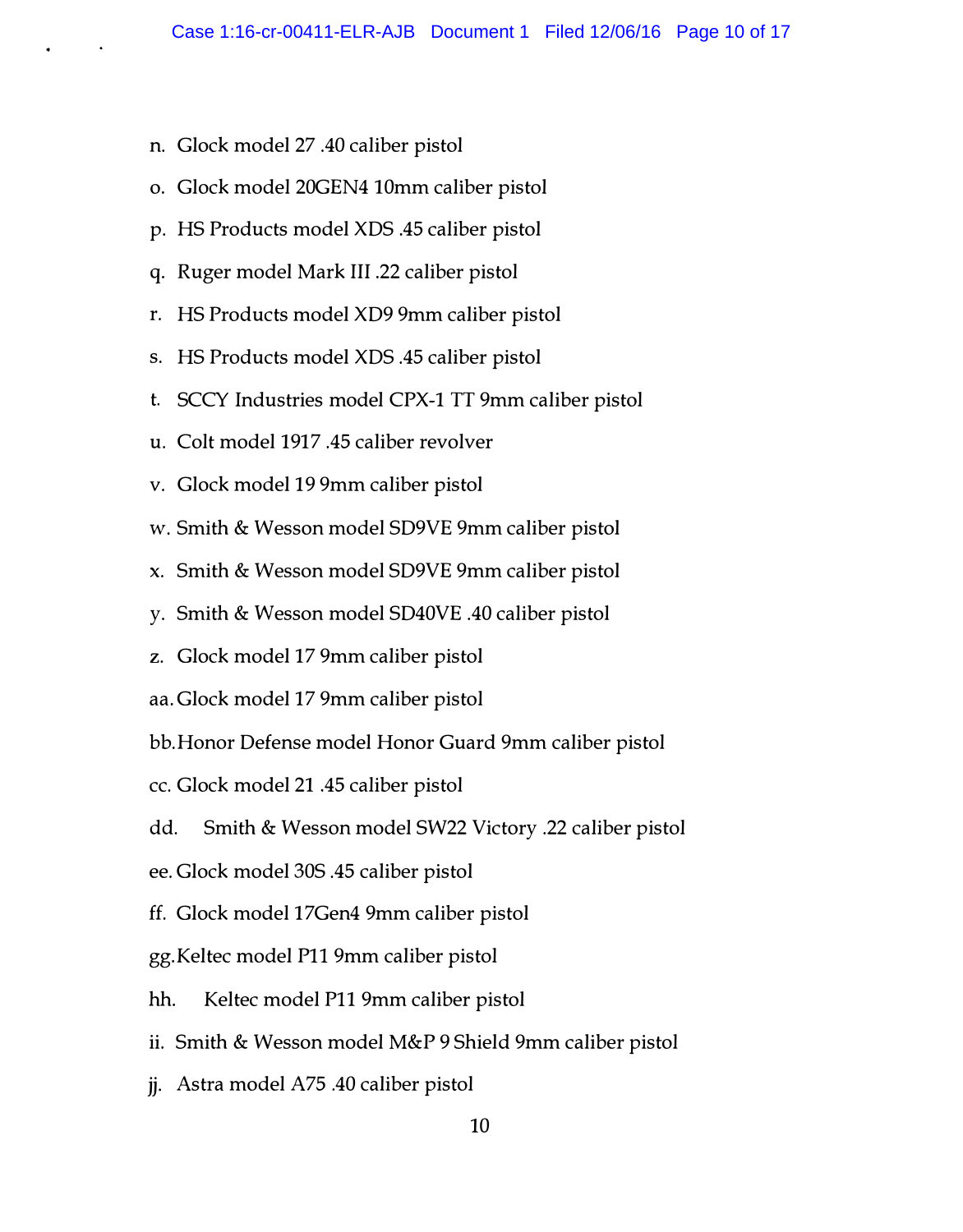kk.Smith & Wesson model M&P 9 9mm caliber pistol

- 11. Tanfoglio model Witness .45 caliber pistol
- mm. Llama model Especial .380 caliber pistol
- nn. Llama model IXC .45 caliber pistol
- oo. Ruger model Mark 1 .22 caliber pistol
- pp. HS Products model XDS 9mm caliber pistol
- qq.Glock model 26Gen4 9mm caliber pistol
- rr. Sig Sauer model P238 Scorpion .380 caliber pistol
- ss. Llama .45 caliber pistol
- tt. Glock model 26 9mm caliber pistol
- uu. Glock model 26Gen4 9mm caliber
- vv.Ceska Zbrojovka model CZ75 P-09 9mm caliber pistol
- ww. Keltec model PMR-30 .22 caliber pistol
- xx. Shooters Arms .45 caliber pistol
- yy .Shooters Arms .45 caliber pistol
- zz. Shooters Arms .45 caliber pistol
- aaa. Shooters Arms model Thunderbolt .45 caliber pistol
- bbb. Shooters Arms model Thunderbolt .45 caliber pistol
- ccc. Shooters Arms model Thunderbolt .45 caliber pistol
- ddd. Shooters Arms model Thunderbolt .45 caliber pistol
- eee. Shooters Arms model Thunderbolt .45 caliber pistol
- fff. Shooters Arms model Thunderbolt .45 caliber pistol
- ggg. Shooters Arms model Thunderbolt .45 caliber pistol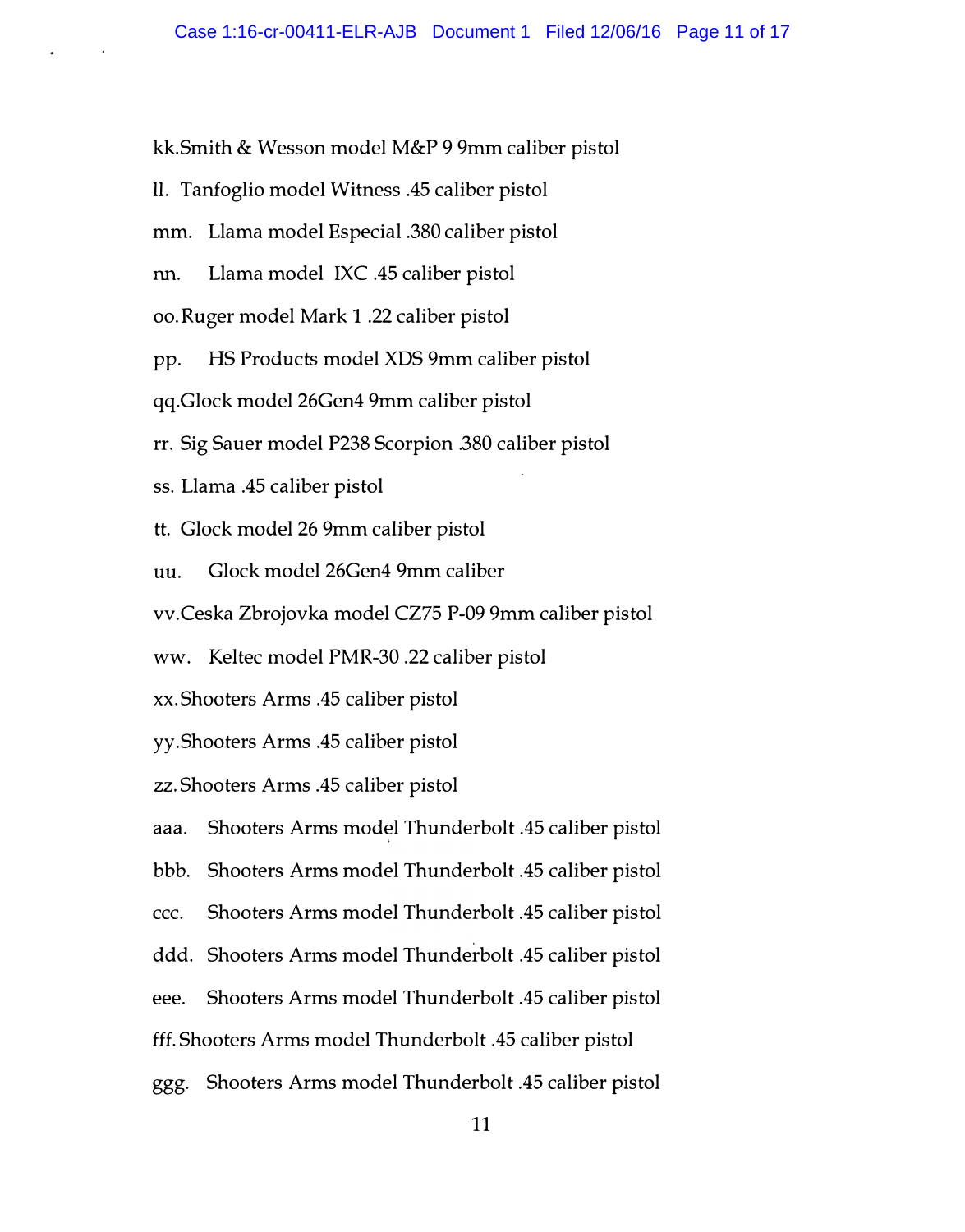hhh. Shooters Arms model Thunderbolt .45 caliber pistol iii. Shooters Arms model Thunderbolt .45 caliber pistol jjj. Shooters Arms model Thunderbolt .45 caliber pistol kkk. Shooters Arms model Thunderbolt .45 caliber pistol 111. Shooters Arms model Thunderbolt .45 caliber pistol mmm. Shooters Arms model Thunderbolt .45 caliber pistol nnn. Shooters Arms model Thunderbolt .45 caliber pistol ooo. Shooters Arms model Thunderbolt .45 caliber pistol ppp. Shooters Arms model Thunderbolt .45 caliber pistol qqq. Shooters Arms model Thunderbolt .45 caliber pistol

rrr. American Tactical model Omni-Hybrid 5.56 caliber rifle while knowing and having reason to believe that one or more of the firearms were stolen, in violation of Title 18, United States Code, Sections  $922(i)$ ,  $924(a)(2)$ and Section 2.

#### Count Four

21. On or about May 18, 2016, in the Northern District of Georgia, the defendant, DARRYLE BUTLER, having been convicted of Attempted Robbery in Superior Court of Richmond County, Georgia, a felony offense punishable by imprisonment for a term exceeding one year, did knowingly possess, in and affecting interstate and foreign commerce, at least one of the following firearms:

- a. Grand Power S.R.O. model Pl MK7 9mm caliber pistol
- b. Ruger model Mark III .22 caliber pistol
- c. Browning model Buckmar K Hunter .22 caliber pistol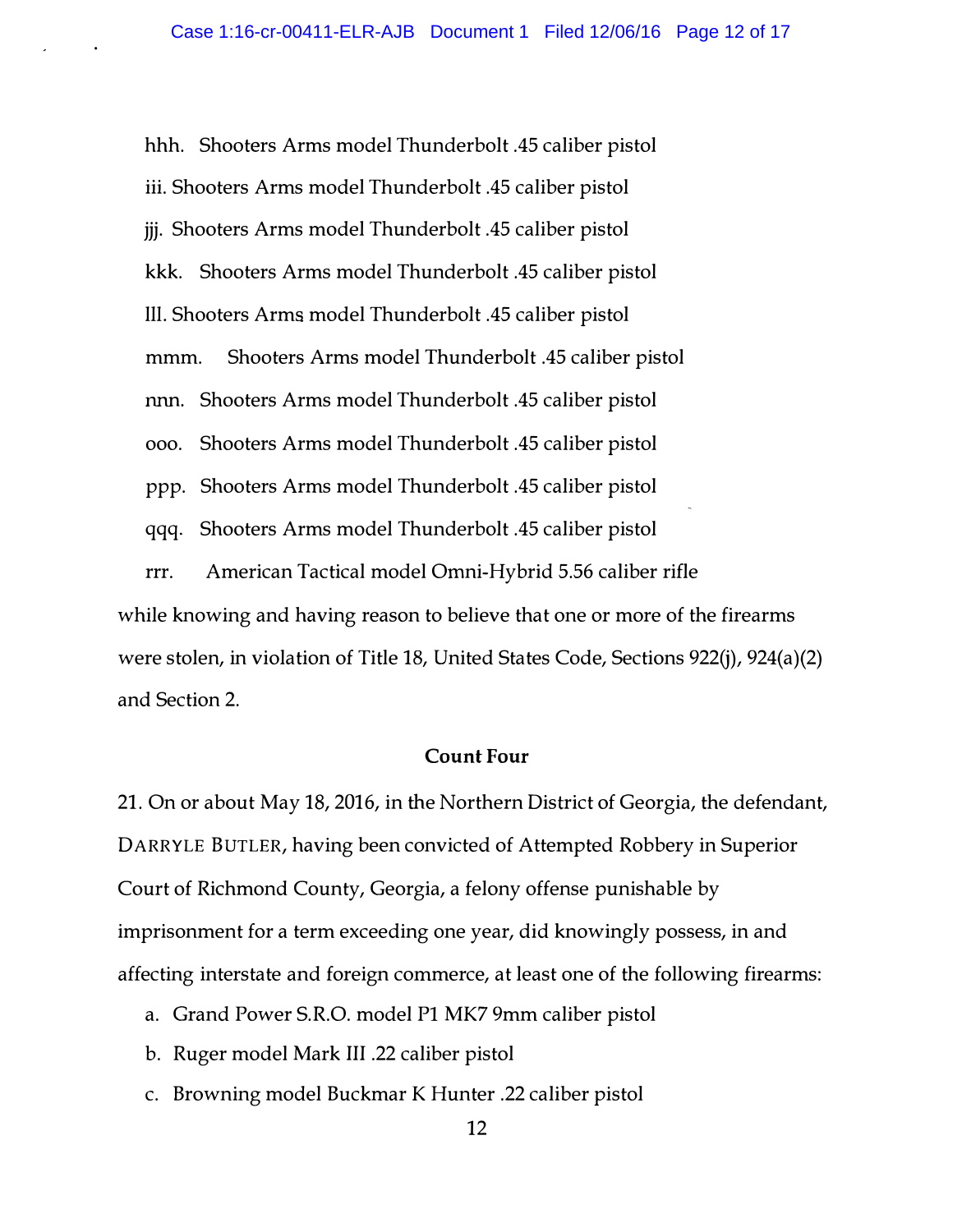- d. Glock model 21 .45 caliber pistol
- e. DPMS Inc. model Panther Oracle .223 caliber rifle
- £. DPMS Inc. model Panther Oracle .223 caliber rifle
- g. DPMS Inc. model Panther Oracle .223 caliber rifle
- h. Diamondback Arms model DB9EXO 9mm caliber pistol
- i. Diamondback Arms model DB9 9mm caliber pistol
- j. HS Products model XD45 .45 caliber pistol
- k. Glock model 29SF 10mm caliber pistol
- I. Glock model 20GEN4 10mm caliber pistol
- m. Glock model 27 .40 caliber pistol
- n. Glock model 27 .40 caliber pistol
- o. Glock model 20GEN4 10mm caliber pistol
- p. HS Products model XDS .45 caliber pistol
- q. Ruger model Mark III .22 caliber pistol
- r. HS Products model XD9 9mm caliber pistol
- s. HS Products model XDS .45 caliber pistol
- t. SCCY Industries model CPX-1 TT 9mm caliber pistol
- u. Colt model 1917 .45 caliber revolver
- v. Glock model 19 9mm caliber pistol
- w. Smith & Wesson model SD9VE 9mm caliber pistol
- x. Smith & Wesson model SD9VE 9mm caliber pistol
- y. Smith & Wesson model SD40VE .40 caliber pistol
- z. Glock model 17 9mm caliber pistol
- aa. Glock model 17 9mm caliber pistol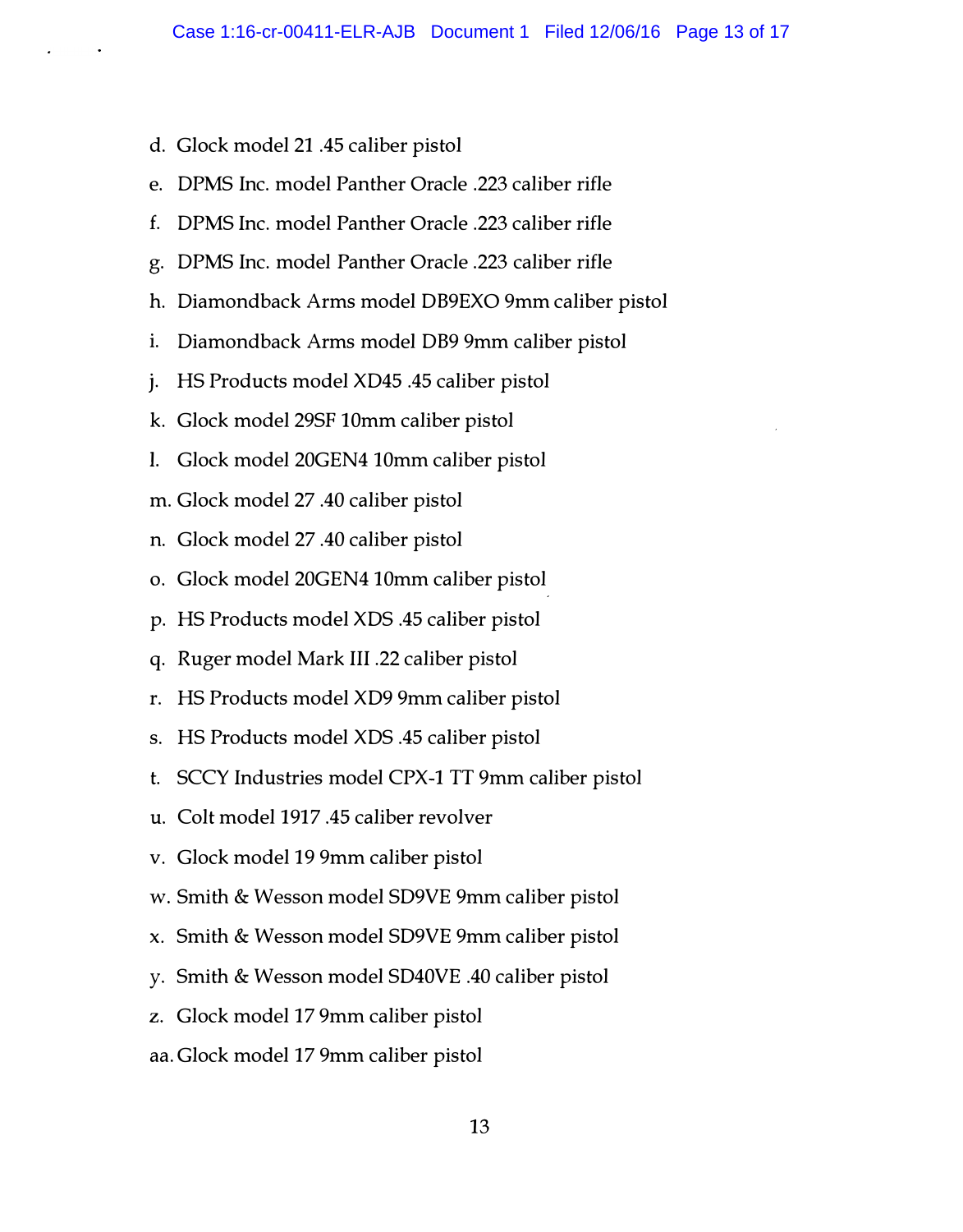- bb.Honor Defense model Honor Guard 9mm caliber pistol
- cc. Glock model 21 .45 caliber pistol
- dd. Smith & Wesson model SW22 Victory .22 caliber pistol
- ee. Glock model 30S .45 caliber pistol
- ff. Glock model 17Gen4 9mm caliber pistol
- gg.Keltec model Pll 9mm caliber pistol
- hh. Keltec model P11 9mm caliber pistol
- ii. Smith & Wesson model M&P 9 Shield 9mm caliber pistol
- jj. Astra model A75 .40 caliber pistol
- kk.Smith & Wesson model M&P 9 9mm caliber pistol
- II. Tanfoglio model Witness .45 caliber pistol
- mm. Llama model Especial .380 caliber pistol
- nn. Llama model IXC .45 caliber pistol
- oo.Ruger model Mark 1 .22 caliber pistol
- pp. HS Products model XDS 9mm caliber pistol
- qq.Glock model 26Gen4 9mm caliber pistol
- rr. Sig Sauer model P238 Scorpion .380 caliber pistol
- ss. Llama .45 caliber pistol
- tt. Glock model 26 9mm caliber pistol
- uu. Glock model 26Gen4 9mm caliber
- vv.Ceska Zbrojovka model CZ75 P-09 9mm caliber pistol
- ww. Keltec model PMR-30 .22 caliber pistol
- xx. Shooters Arms .45 caliber pistol
- yy.Shooters Arms .45 caliber pistol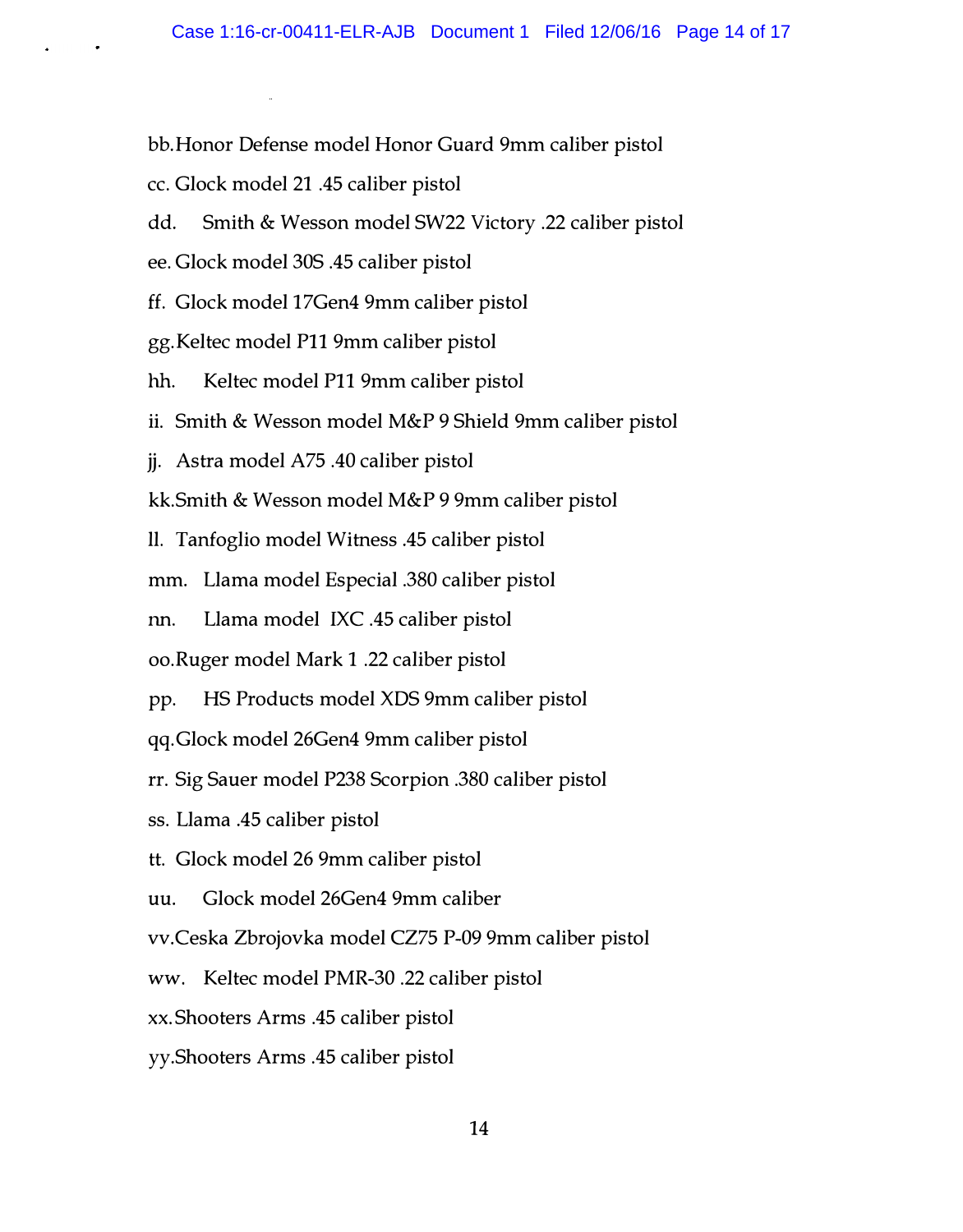zz. Shooters Arms .45 caliber pistol

aaa. Shooters Arms model Thunderbolt .45 caliber pistol bbb. Shooters Arms model Thunderbolt .45 caliber pistol ccc. Shooters Arms model Thunderbolt .45 caliber pistol ddd. Shooters Arms model Thunderbolt .45 caliber pistol eee. Shooters Arms model Thunderbolt .45 caliber pistol fff. Shooters Arms model Thunderbolt .45 caliber pistol ggg. Shooters Arms model Thunderbolt .45 caliber pistol hhh. Shooters Arms model Thunderbolt .45 caliber pistol iii. Shooters Arms model Thunderbolt .45 caliber pistol jjj. Shooters Arms model Thunderbolt .45 caliber pistol kkk. Shooters Arms model Thunderbolt .45 caliber pistol 111. Shooters Arms model Thunderbolt .45 caliber pistol mmm. Shooters Arms model Thunderbolt .45 caliber pistol nnn. Shooters Arms model Thunderbolt .45 caliber pistol ooo. Shooters Arms model Thunderbolt .45 caliber pistol ppp. Shooters Arms model Thunderbolt .45 caliber pistol qqq. Shooters Arms model Thunderbolt .45 caliber pistol rrr. American Tactical model Omni-Hybrid 5.56 caliber rifle in violation of Title 18, United States Code, Sections  $922(g)(1)$  and  $924(a)(2)$ .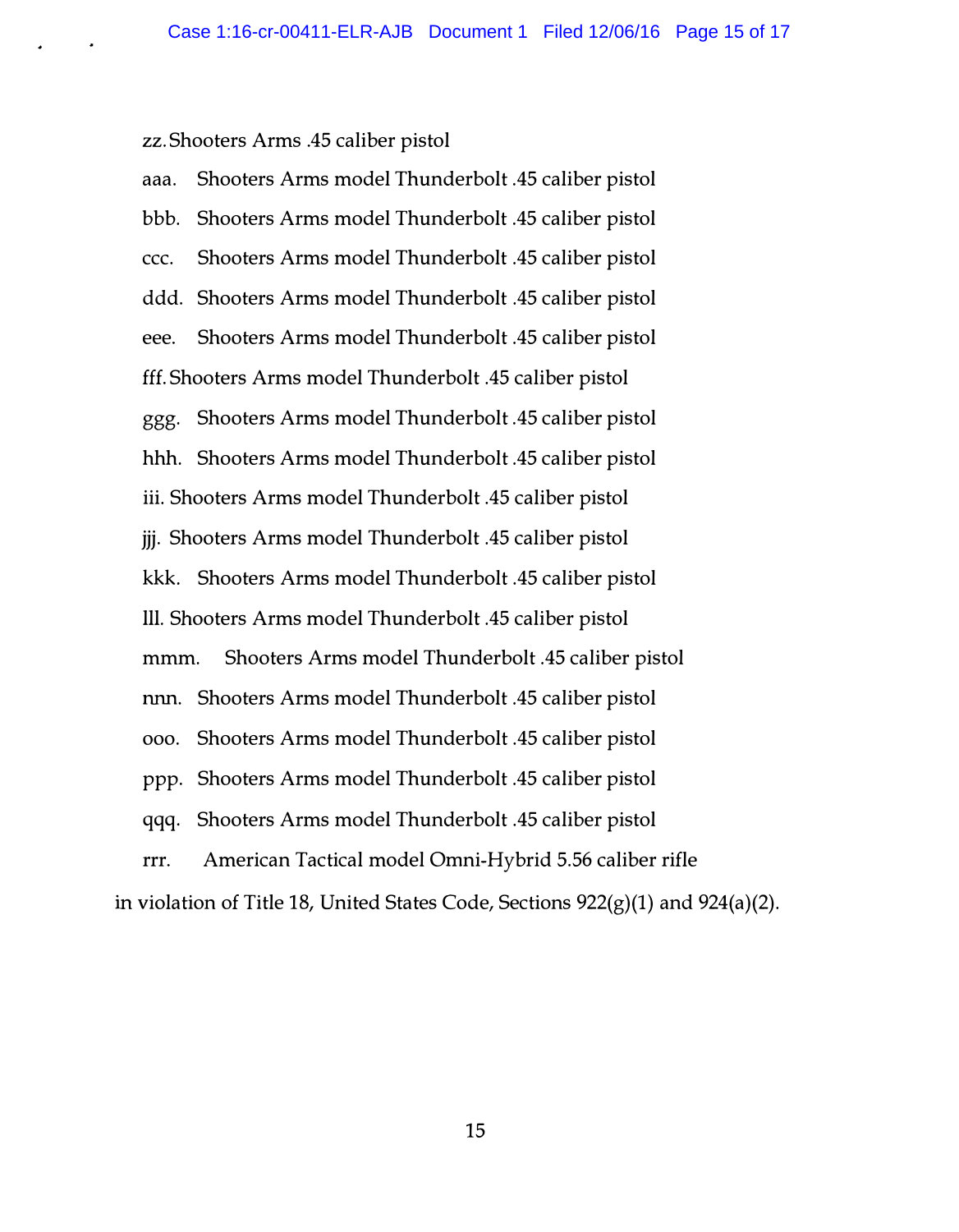## Forfeiture Provision

As a result of committing any of the offenses alleged above, the defendants, DEVONNAIRE COFFEY, DARRYLE BUTLER, BILAL MAXEY, NATASHA TURNER, ASIA KEITH, and PRATHER ABRAMS shall forfeit to the United States, pursuant to Title 18, United States Code, Section 924(d) and Title 28, United States Code, Section 2461(c), all firearms and ammunition involved in the commission of the offense.

If, as a result of any act or omission of the defendant, any property subject to forfeiture:

a. cannot be located upon the exercise of due diligence;

b. has been transferred or sold to, or deposited with, a third person;

c. has been placed beyond the jurisdiction of the Court;

d. has been substantially diminished in value; or

e. has been commingled with other property which cannot be subdivided without undue complexity or difficulty;

the United States intends, pursuant to Title 21, United States Code, Section 853(p), as incorporated by Title 28, United States Code, Section 2461(c), to seek